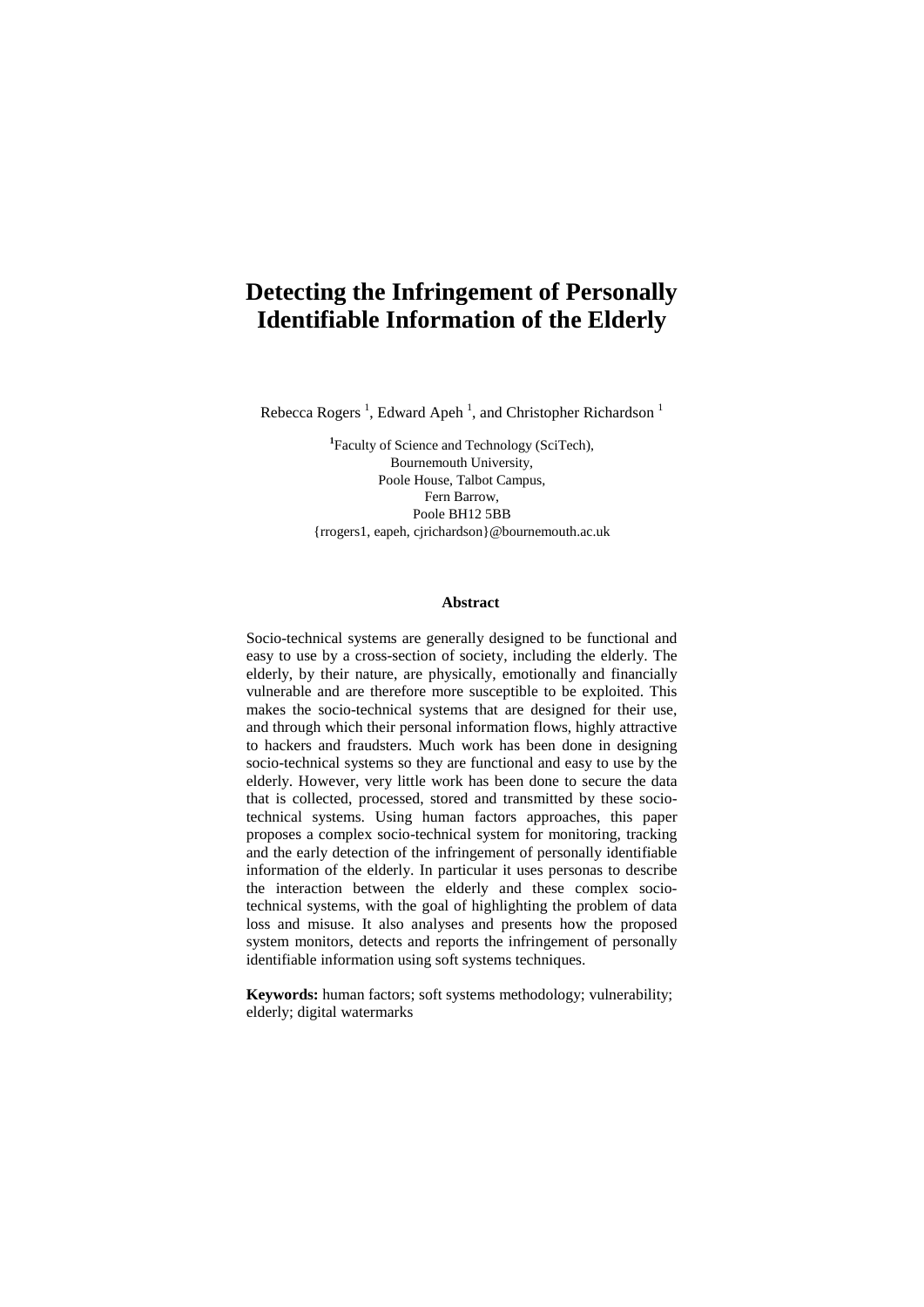# **1. Introduction**

The interaction of the elderly with socio-technical systems tends to be different from other demographics within society. Over the years, to facilitate and enhance the interaction of the elderly with socio-technical systems, much work has been undertaken using human factors techniques to design and implement systems that are functional and easy for the elderly to use. Such systems have become even more crucial now that, due to rising life expectancy and declining fertility rates, the number of older people, many of whom have significant wealth and disposable income, is on the increase. In addition to this, more and more of the services regularly accessed by the elderly (including governmental and non-governmental) are now being moved onto cyber-space based socio-technical systems.

Research using Human Factors techniques in recent years has been directed towards meeting the legal, moral and economic requirements of tackling the challenge of providing more functional and accessible socio-technical systems for the elderly. The research work and findings using human factors techniques have helped to advance the design and development of socio-technical systems within all areas including healthcare, public services and retail. These developed systems have helped support elderly users in overcoming their fears of using technical systems and enabling them to accept and use technological aids and mobile devices with more confidence [1]. For example; F. Newell [2] used cognitive analysis to design and develop an email and web-browser system for the elderly for whom the internet was an 'alien territory'; M. Kalviainen [3] used the results from ethnographic research to propose solutions for new services and infrastructure for public authorities where the elderly themselves were used as active content providers working in collaboration with external businesses and S. Kurniawan and P. Zaphiris carried out usability studies on elderly Web users to evaluate the usefulness of guidelines for Web design targeted at the elderly [4].

However, very little work has been done in terms of securing the data of the elderly within these socio-technical systems. Socio-technical systems by their very nature are complex interactions between humans and complex infrastructures. A key driver of these complex interactions is trust [5]. In our brave new world where these socio-technical interactions are conducted more and more online, the trust boundaries are becoming blurred. Data which used to be collected, processed, stored and owned by single entities is now shared by disparate agencies and organisations. While this allows for collaboration and sharing of information and knowledge among entitles who otherwise would not have been able to collaborate, it leads to situations of insecurity, especially when the data is shared with an entity with no authorisation to view or use it. This is even more so when there is no overarching owner or overseer of data collection, processing, storage and sharing as is the case with modern-day socio-technical systems.

The vulnerability of this complex interaction between humans and complex infrastructure is even more heightened when it comes to the elderly. As the population of the elderly increases and as they become more reliant on agencies for their health, care and general day to day activities, more and more of their personal data is collected, stored and shared. The elderly are therefore seen as being most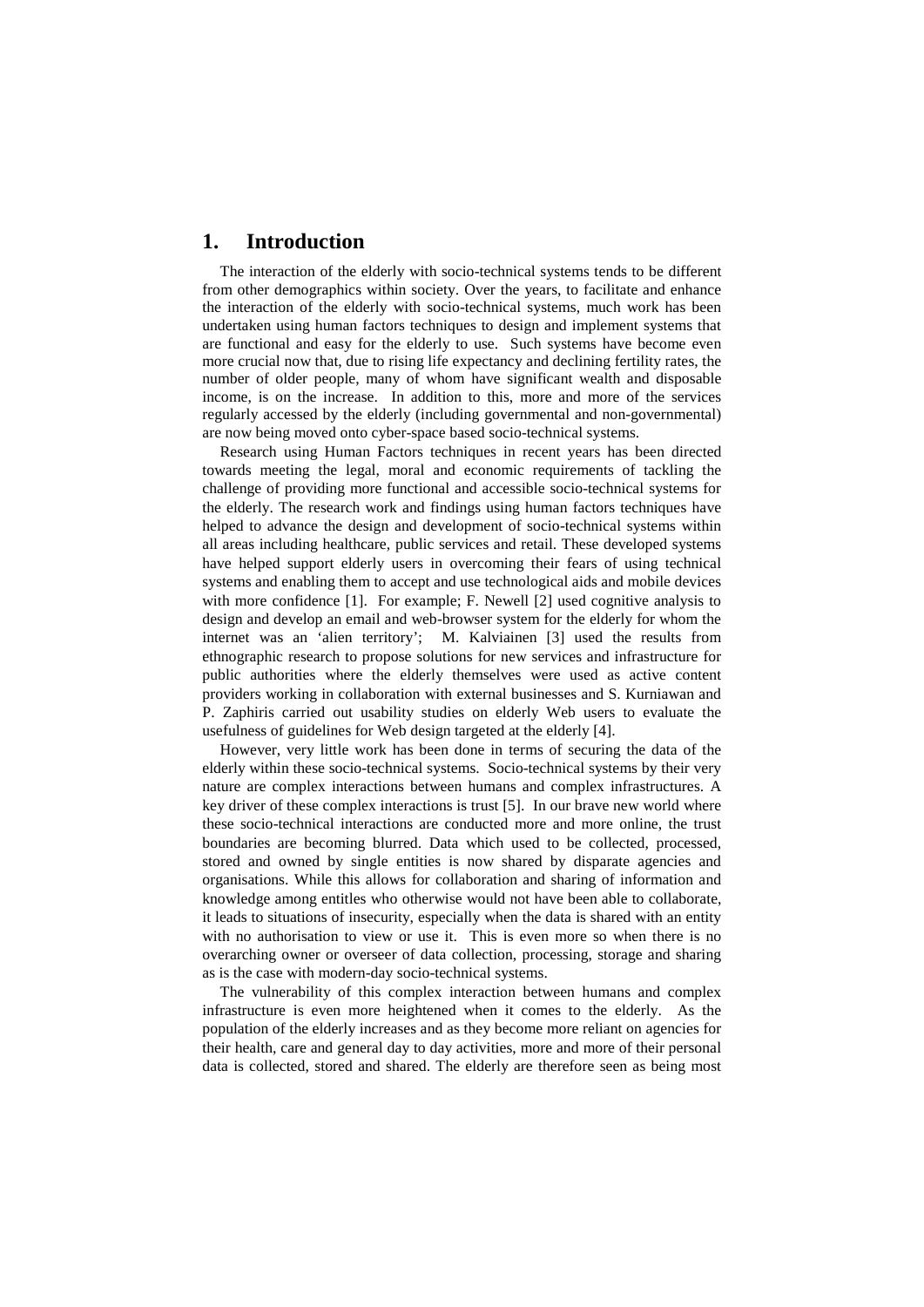vulnerable not just in terms of their physical frailty but also as an easy target for exploitation and fraud. Furthermore, not only is their data vulnerable when it is in their ownership, this vulnerability increases when it is shared or transferred across the socio-technical systems they interact with. For example, there have been several reports about the data of elderly members of society being stolen, lost or misused including incidents of Doctors sharing clinical notes via whatsapp [6], USB device with unencrypted data lost by health service provider employee [7] and a Laptop with unencrypted patient data stolen from a GP [8]. If these recent reports of elderly data misuse and abuse is anything to go by, the collection and sharing of their data is not treated with the same level of care that is required for a highly valuable and vulnerable information asset.

This paper uses human factors techniques to describe the problem of elderly personal data infringement and proposes a solution by way of digital watermarks for tracking the personally identifiable information of the elderly and early detection of the infringement of that information. The rest of this paper is structured as follows; section 2.0 describes the complex interaction between the elderly and their socio-technical systems using a rich picture. It presents the flow of information and describes in detail the elderly personas and the various cyber personas they interact with. The point of potential data losses are also highlighted and described. Section 3.0 then presents the proposed system for tracking and early detection of elderly personal information infringement using soft systems techniques. The paper concludes in section 4.0 with a conclusion which includes a summary and recommendations for future work.

# **2. Complex interaction between the elderly and sociotechnical systems**

The complex interaction of the elderly with a complex infrastructure has become easier in recent years with the development and provision of easy to use functionality and accessibility. However, trust of socio-technical systems in terms of the Fear, Uncertainty and Doubt (FUD) contagion still persist (and in some cases is on the increase) in the interaction between the elderly and socio-technical systems [6]. This lack of trust is further exacerbated by the increase in cases of reported data breaches and personal data infringement [7]. These issues, combined with the general distrust that comes from the lack of understanding of the role of technology and its functions [8], have shown that socio-technical systems do not only need to consider functionality and usability but also security in order to gain and maintain the trust of the elderly. The rich picture in Figure 1, shows the flow of personally identifiable information belonging to the elderly and highlights the potential points of data loss.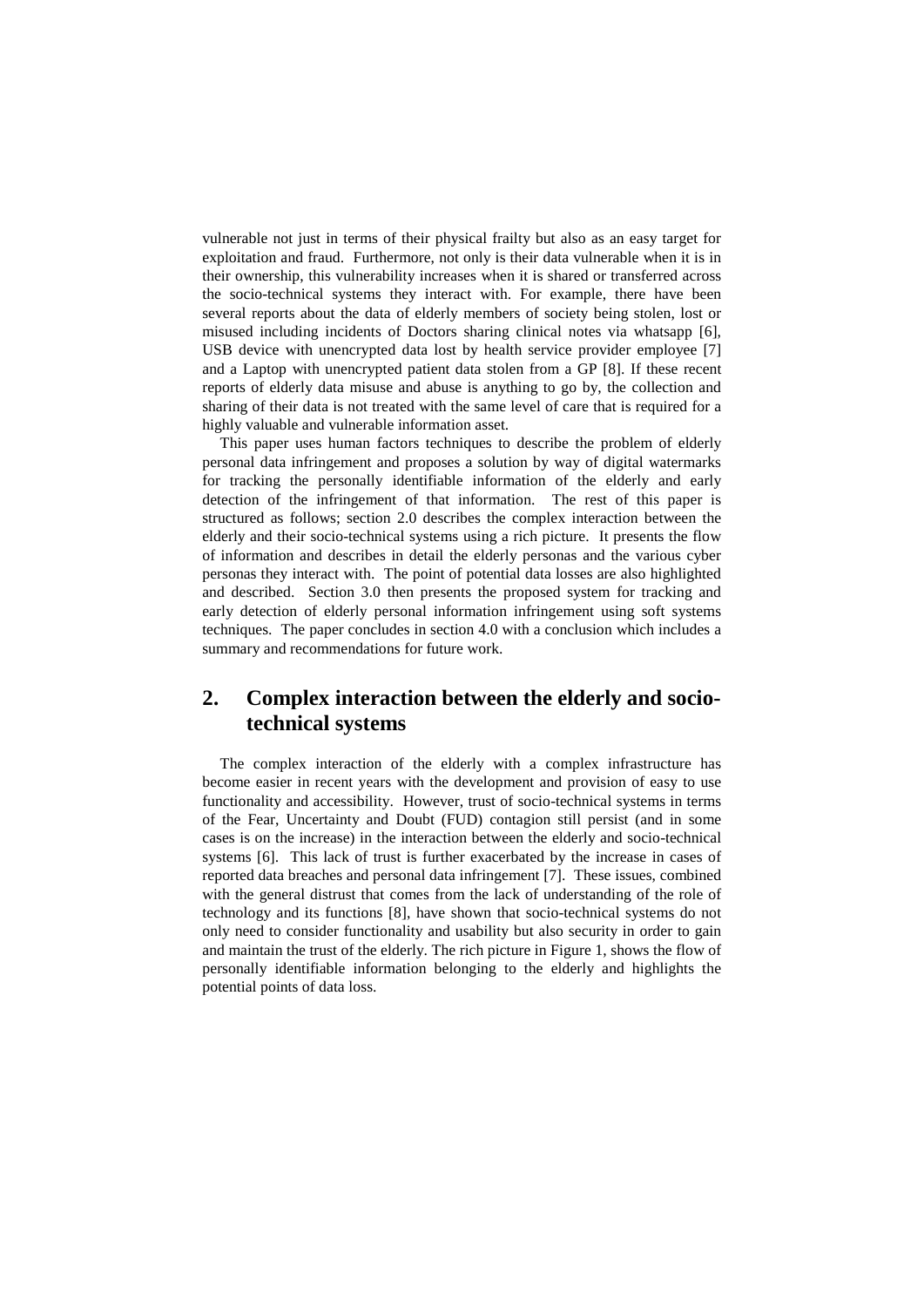# **3. The flow of personally identifiable information of the elderly in socio-technical systems**

Typically, the first point of contact for the elderly tends to be agencies such as, banks, health care providers, government agencies, etc. who collect and store the information within a secured information infrastructure. Such agencies are regulated by way of policies and procedures for governance, risk and compliance which they are required by law to adhere to. However, the need for information sharing for collaborative reasons, which is facilitated by modern society's infrastructure, tends to lead to sometimes unintended sharing of data. This inevitably puts the data in the hands of perpetrators of fraudulent activities. In order to represent the complex socio-technical problem, I have used a rich picture in Figure 1, to show a typical flow of an elderly individual's information as described by Checkland [12].



Figure 1: Rich Picture of a Typical Socio-Technical System of the Elderly

The rich picture in Figure 1, highlights the following:

- The flow of personally identifiable information from the elderly person to the primary organisations and agencies they have dealings with.
- The flow of personally identifiable information between the primary organisations and agencies which have dealings with the elderly person.
- Potential points for misuse or loss of the personally identifiable information.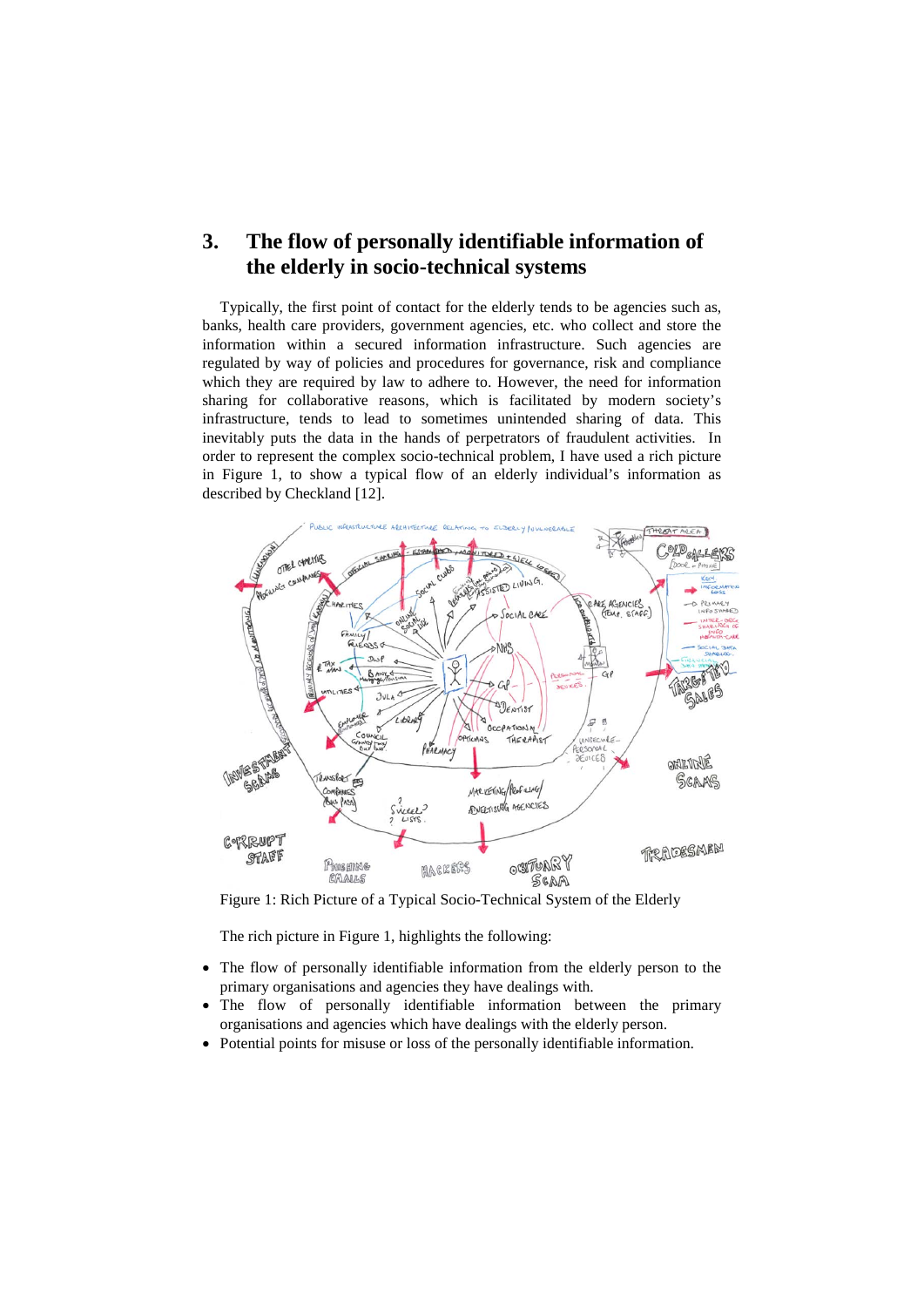- Points where information could be shared with organisations or entities which fall outside the trusted primary group.
- Threats from external fraudsters, intent on accessing the personally identifiable information and using it for criminal purposes.

Furthermore, it can be seen from the rich picture in Figure 1, that information tends to be duplicated and shared frequently within the inner circle of trusted organisations. While the data is being shared within this trusted inner circle, it is often possible to track and monitor the information, however more and more frequently it tends to find its way to individuals or groups for whom the data was not originally intended, the outer circle (or untrusted organisations). This could happen for a variety of reasons and is often a necessity due to, for example, care needs of the individual. All too frequently the information moves into the outer circle due to bad information management where individuals within these trusted organisations use personal devices and accounts to share the information. Once outside the trusted inner circle, where it is harder to track and monitor its use, it is used by unscrupulous and untrustworthy parties to target the individual, most often for some form of financial fraud.

#### **3.1 The elderly Persona in the socio-technical system**

As shown in the rich picture, the elderly personas in a socio-technical system tend to share information in a socio-technical system for various reasons with wellestablished and trusted entities such as family, healthcare providers and financial institutions. This personal information is then collected, processed, stored and shared as necessitated by the social needs (e.g. healthcare) of the elderly personas. There is therefore a high level of trust at this point of interaction with the sociotechnical system. Appendix A provides an example of a typical elderly persona.

As the personal information moves from the first point of contact to second and third parties, the trust levels from the perspective of the elderly persona diminishes (subconsciously or otherwise) as they are no longer in control of who is accessing, processing and sharing their data.

#### **3.2 Trusted personas within the socio-technical system**

As can be seen from the Rich Picture in Figure 1, there are well established and approved channels of information flow between organisations which have dealings with the elderly. Such organisations strictly adhere to the data protection principles outlined in the data protection act which is overseen by the Information Commissioners Office. These organisations are legally obliged to protect that information they handle and store about identifiable, living people.

Under the Data Protection Act, they must [9]:

• only collect information that they need for a specific purpose;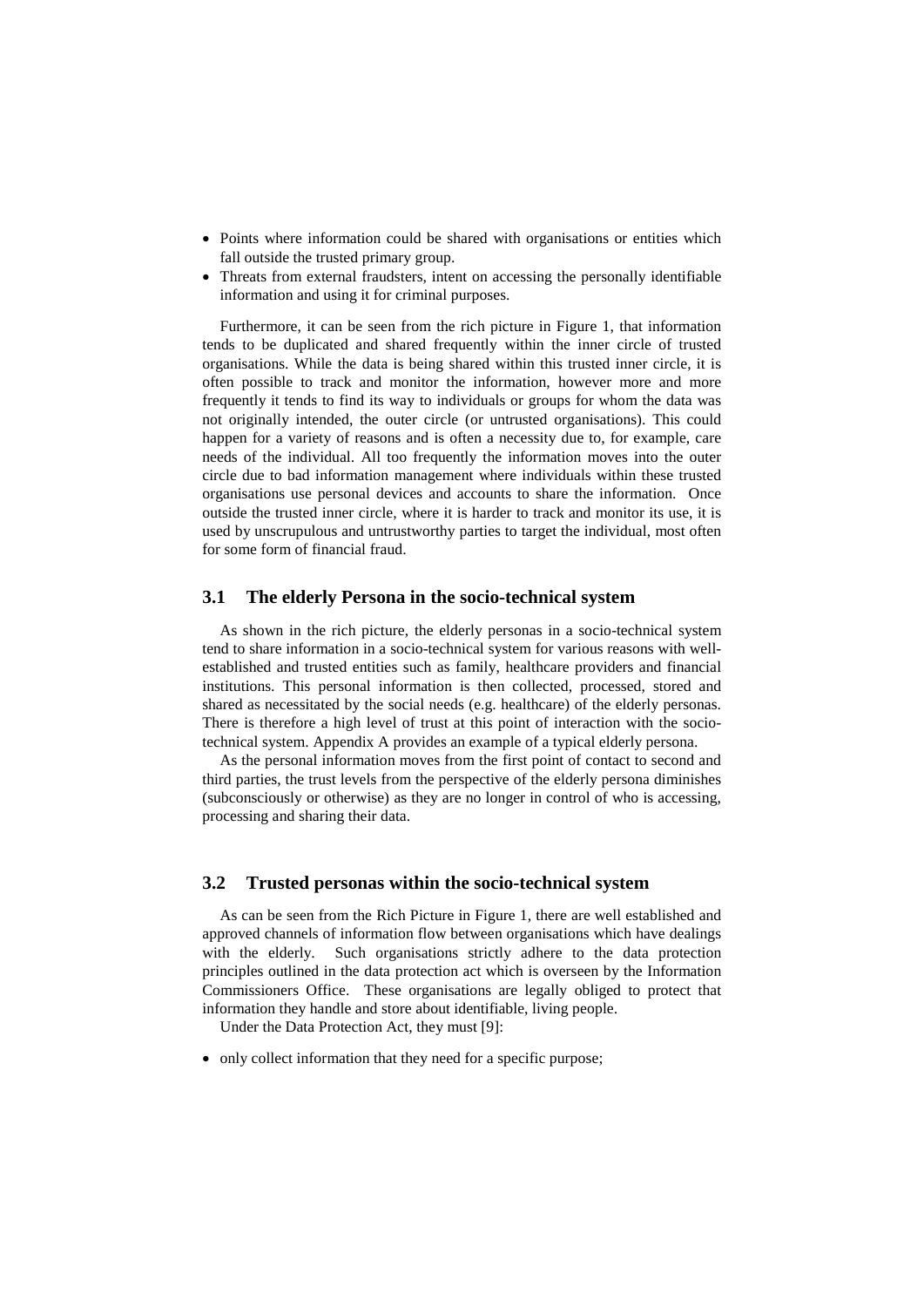- keep it secure;
- ensure it is relevant and up to date;
- only hold as much as they need, and only for as long as they need it; and
- allow the subject of the information to see it on request.

Appendix B provides an example persona of a person working within a trusted organisation who strives to adhere to the rules outlined in the Data Protection Act and is overseen stringently by the Information Commissioners Office.

#### **3.3 Un-trusted persons within the socio-technical system**

It can also be seen from the Rich picture in Figure 1, that there are instances where information is shared with parties who require the information in order to undertake required tasks for the elderly but who fall outside of the known, approved and trusted group of organisations. It is this point that the risk of data loss and infringement is at its highest.

Appendix C provides an example persona of a person working within a perceived un-trusted organization who may have less control over the storage and use of its data and potentially does not have the resources to fully adhere to the Data Protection Act.

### **3.4 The data states of personally identifiable information of the elderly**

The personally identifiable information of the elderly can be secured, monitored and tracked through the various stages of data states, i.e. data in use (process), data at rest (storage) and data in motion (transfer) [10].

Data is usually collected and used by organisations to perform a required task or for the purpose of meeting an obligation. In the case of the elderly, this could be the dispensing of drugs based on the diagnosis obtained from test results or identifying the course of physical therapy based on the information collected during a visit to a hospital after a fall.

Data security techniques such as encryption can be used to secure this data however it typically needs to be decrypted in order to be processed. If the receiver of the data has the encryption key, their systems tend to suffer performance issues in the decryption process and if the key is not available to the recipient of the data, it is virtually unusable. For example, if a ciphertext is incorporated in a sociotechnical system such as a healthcare database application some of its features such as search, sort and index functions become inefficient without additional advanced keyword search schemes in place [11]. This highlights the problem of the balance between security and performance [12]. Custodians of personally identifiable information of the elderly tend to therefore be reluctant to encrypt personal data unless perceived as absolutely necessary. This also applies to other data hashing security techniques such as digital signatures as well as security mechanisms such as defense-in-depth which all affect performance by increasing latency [13].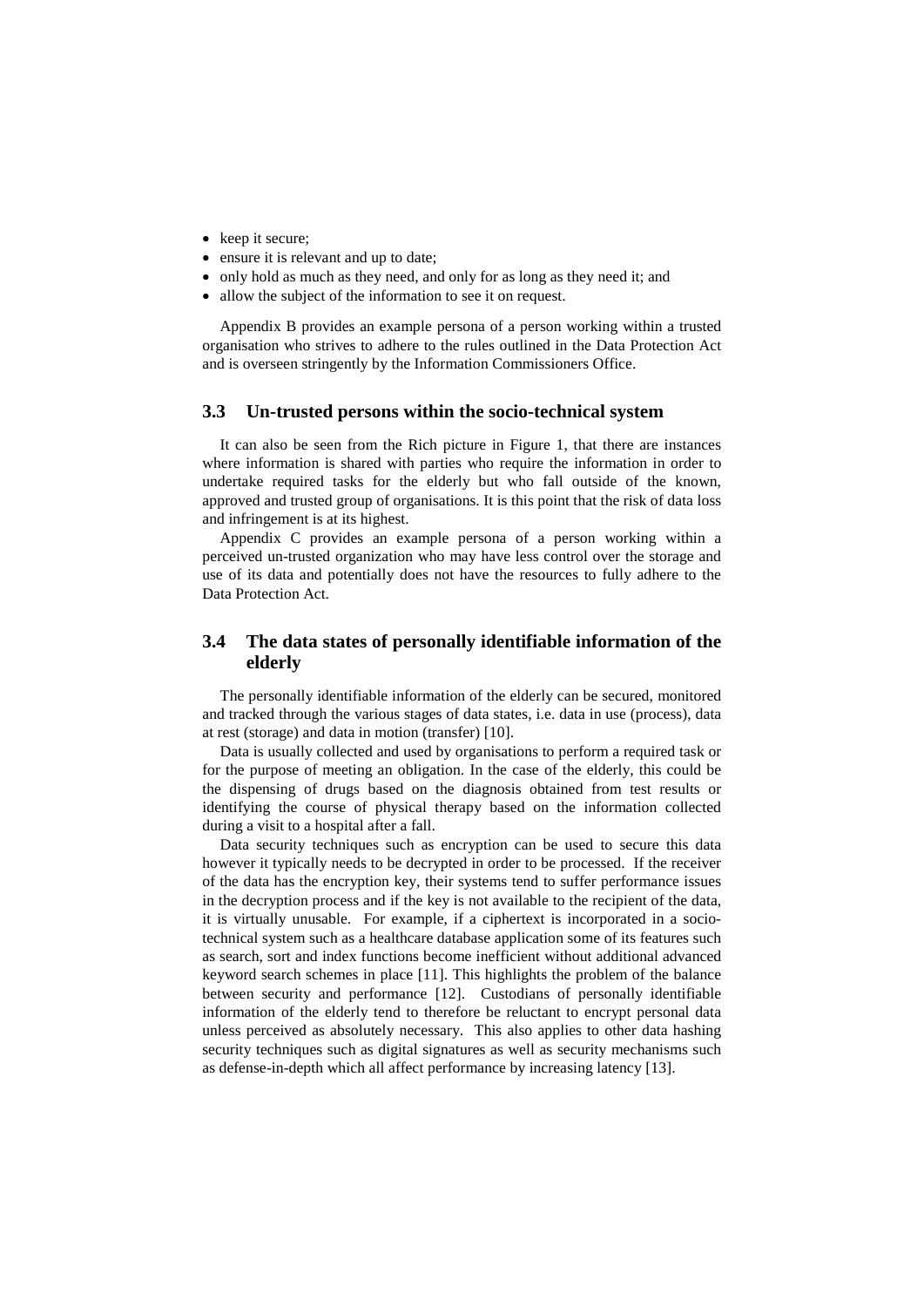These strong security approaches have the same effect on data at rest on which information is stored on file servers and information repositories such as exchange servers. Moreover, while security techniques like encryption can make it difficult for stolen data to be accessed, using these strong security techniques do not help in determining the point at which data has been infringed particularly in the case where information sent between trusted entities is intercepted by an untrusted entity.

Digital watermarking can however be used to monitor and track data in motion i.e. data sent over networks as well as data at rest and in use.

A digital watermark is digital data that can be embedded into all forms of data [14]. Special software is available for embedding imperceptible information via subtle changes to the data of the original digital content. Digital watermarks can be easily detected and read by computers, networks and a variety of digital devices, thus facilitating data tracking and actions surrounding that data.

Because digital watermarking is a passive protection tool, i.e. it just marks data, but does not degrade it or control access to the data, it is therefore necessary that it is used in conjunction with other data protection techniques such as encryption, IPsec, digital certificates, digital signatures, etc. when the data is transmitted to untrusted personas.

For the purpose of this paper, digital watermarks provide a mechanism for monitoring and tracking the data as it moves from within the trusted circle to its fringes. This ability of the proposed system to monitor and track the data within the trusted circle allows for the efficient operational functionality and accessibility of systems without the bottleneck that would otherwise be caused by intensive security of data such as excessive encryption among trusted personas.

This feature also allows for security protection techniques that affect the operation of socio-technical systems to be applied to the entities at the fringes ofand-beyond the trusted circle. This will mean, for example using the rich picture in Figure 1, that the encryption and security at the point of transmitting data from a primary healthcare provider within the trusted circle to a third party care provider at the fringe of the trusted circle would be stronger than the data when it is transmitted from the elderly person to the primary healthcare arena.

# **4. The proposed system for tracking and early detection of elderly personal information infringement using soft systems techniques**

The previous section used situational awareness by way of personas to describe the problem space for the early detection of the infringement of personally identifiable information of the elderly, this section will present the proposed system using soft systems methodology.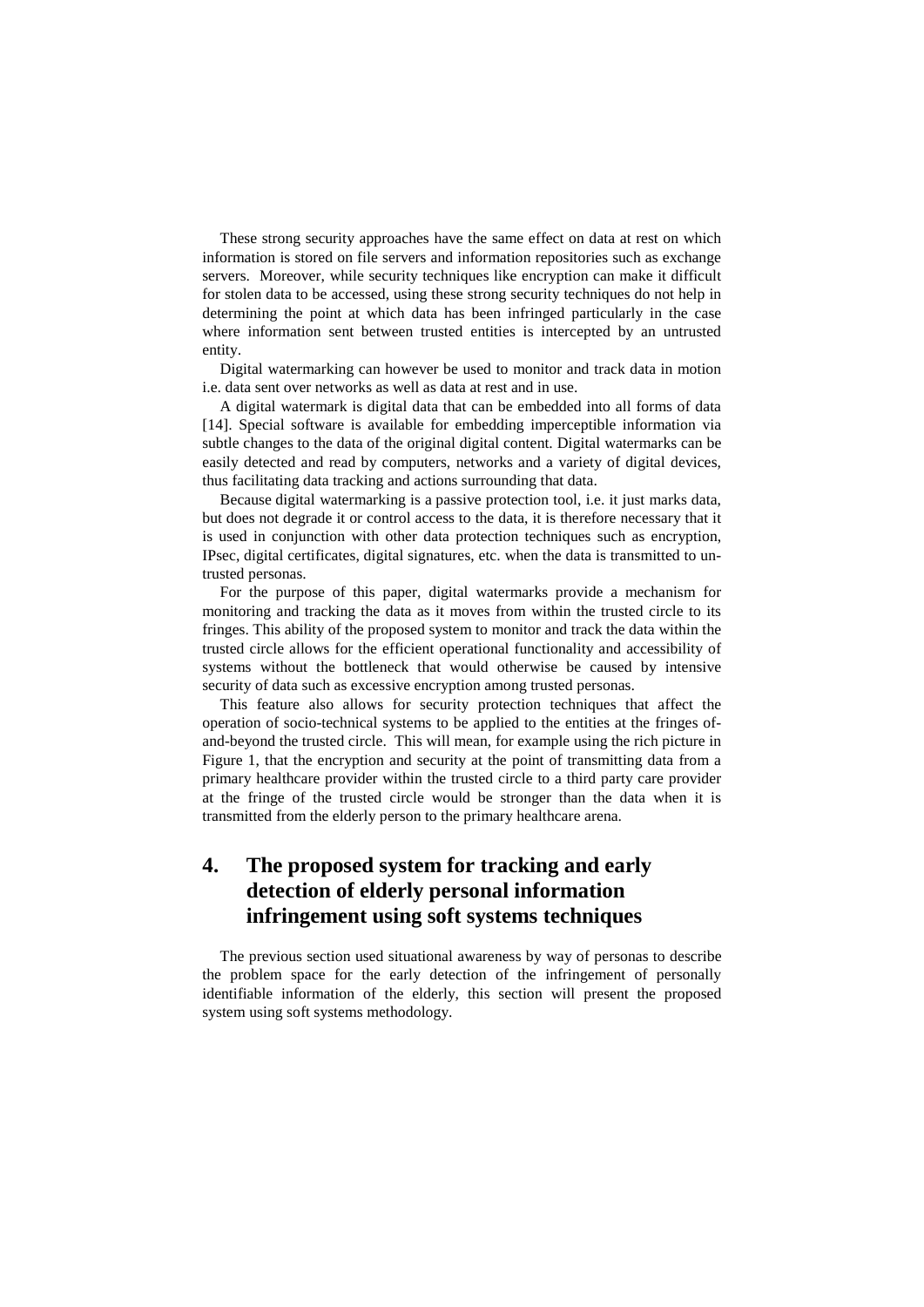#### **4.1 Root definition**

To assist in reducing the complexity and in the identification of the areas of concern of the proposed system for early detection of the infringement of personally identifiable information of the elderly a root definition is stated below. Hicks [15] states that a root definition should be 'a concise verbal description of the system'. Checkland and Scholes state that it should 'express the core purpose of a purposeful activity system and express the core or essence of the perception to be modelled [16].

*'A system to monitor, track and report on the transmission of the personal identifiable information of the elderly by means of digital watermarking and appropriate levels of data encryption in order to increase the trustworthiness of socio-technical systems amongst the elderly.'*

#### **4.2 CATWOE**

Furthermore, to provide a deeper understanding of the problem space the CATWOE elements of the root definition are provided below.

C 'customers': The elderly person whose personally identifiable information is collected, stored and shared within the system.

A 'actors': The people who collect, store and share 'C's' personally identifiable information and those who misuse it whether accidently or deliberately.

T 'transformation process': Improves the trustworthiness of a socio-technical system by applying the appropriate data hashing and digital watermarking security techniques to data that is collected, stored and transmitted between trusted parties.

W 'worldview': The need to improve the trustworthiness of socio-technical systems used by the elderly within society in order to align the need for security with the inherent functionality and usability provided by HCI systems.

O 'owners': The system owner is anyone within this proposed socio-technical system who collects, stores or transmits the personally identifiable information.

E 'environmental constraints': Security risks surrounding the individuals and organisations in which the proposed complex socio-technical system operates as well as access control procedures, staff training and awareness, security culture and multi-agency collaboration.

#### **4.3 Conceptual Model**

In order to provide an abstract representation of the activity within the proposed system described in the root definition in section 3.1, a conceptual model is used. According to Checkland [17], a conceptual model should include "what" activities happen in the system. Figure 2, depicts the conceptual model developed to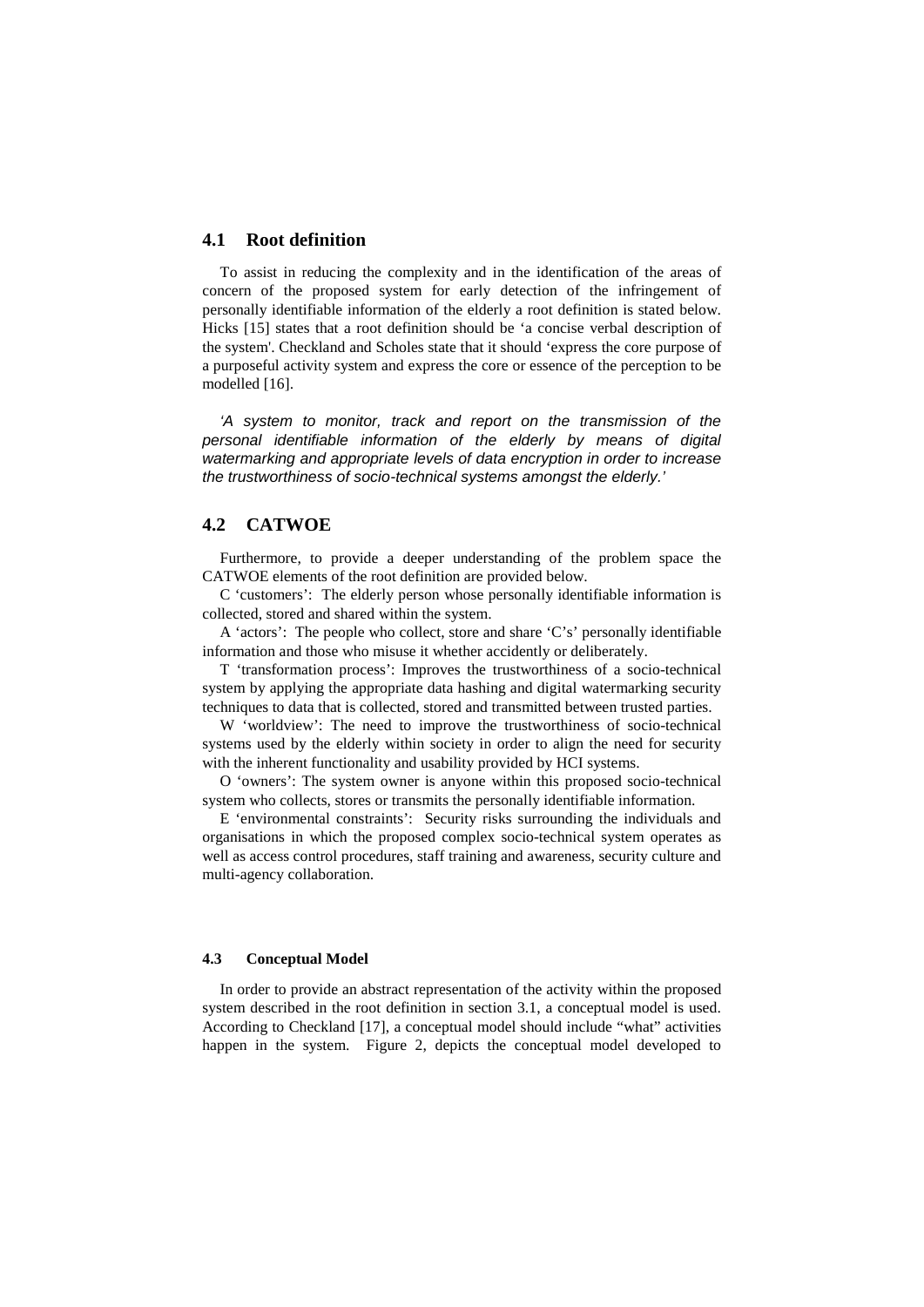

describe the proposed system for early detection of personally identifiable information of the elderly.

Figure 2: Conceptual model of proposed system for detecting infringement of PII of the elderly

The conceptual model highlights the data flow from its initial input into the system to its being watermarked, stored and transmitted to trusted and non-trusted entities. It also highlights the increase in strong security as the personally identifiable information is shared from trusted to non-trusted entities. The conceptual model also highlights that the system is adaptable in that the defined trust parameters can be changed and updated based on feedback from the alerts received from the data custodians if infringed by an otherwise trusted entity.

### **5. Conclusion**

This paper, using human factors techniques has proposed as system to identify the infringement of the personally identifiable information of the elderly.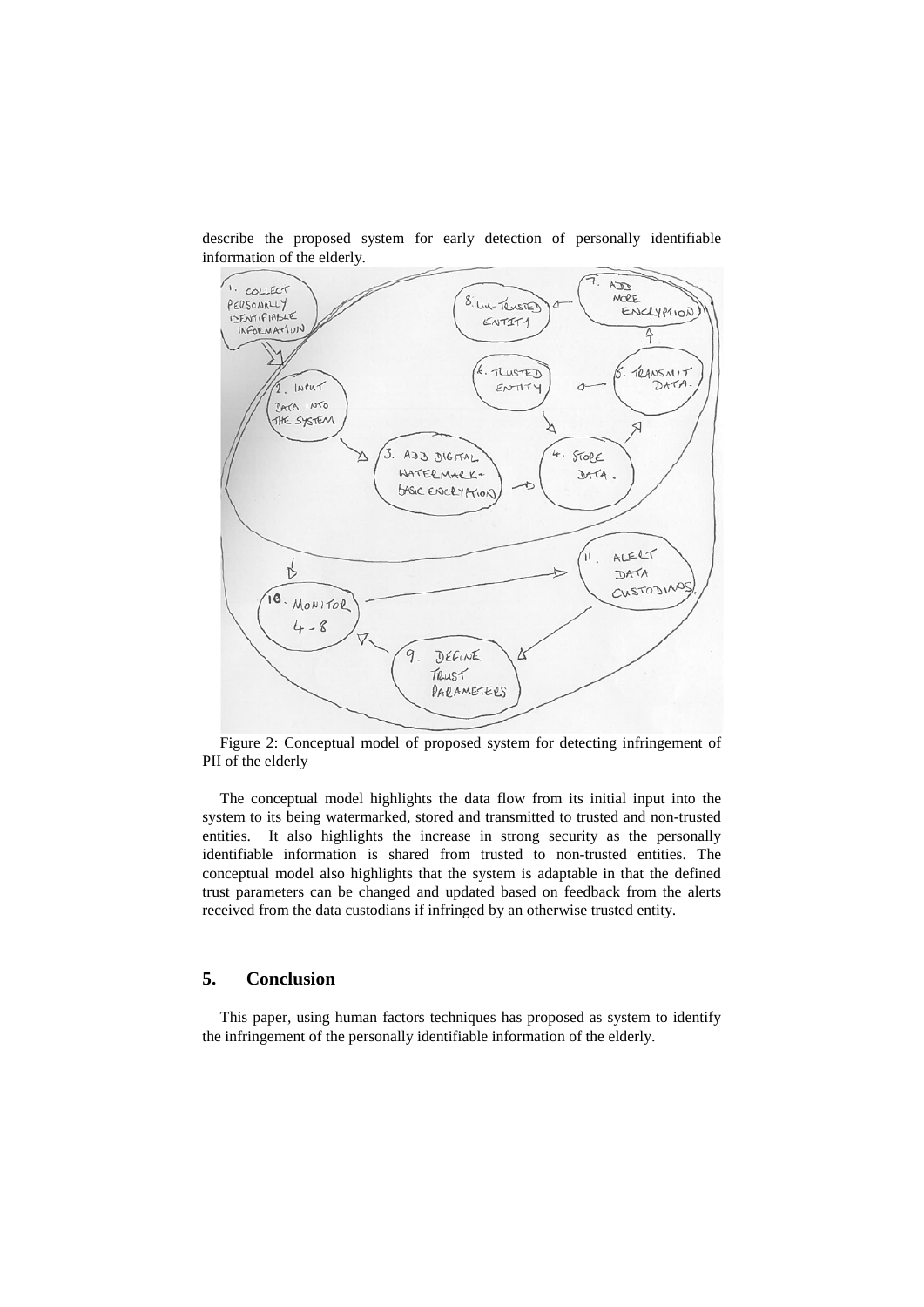In order to do this this paper has critically reviewed the benefits of addressing socio-technical problems in particular the need to align security with the inherent functionality and usability of these systems. Also it has; analysed the usability techniques of elements of its performance around the concept of security; conducted situational awareness by way of personas to show the user experience of certain types of entities that interact with the proposed system; applied soft systems methodology to analyse real world situations for the proposed system, i.e. the complex interaction between the elderly and the socio-technical systems that host their personally identifiable information.

There is still much work to be undertaken in increasing the trustworthiness of socio-technical systems used by the elderly, in particular there is a need for awareness especially as the elderly population is on the increase. In particular work needs to be done in providing easy adaptable data and systems security techniques that provide reassurance both to all users, handlers and providers of personally identifiable information in socio-technical systems.

To further develop this concept, the next steps would be to compare the model of the proposed system described in this paper with reality. This would involve for example, overlaying what currently exists in terms of handling personally identifiable information of the elderly against what could exist in a particular organisation such as the NHS. This kind of comparison would show the gaps in the design particular the lack of systematic activities such as feedback, control and/or monitoring.

Also, undertaking a detailed analysis of all the 'actors' systems and processes as well as the data they hold and how they share and transmit that data would provide a complete picture of current practices.

In conclusion, as can be inferred by the analysis in section 2.0, increasing trustworthiness of the complex interaction between the elderly and the sociotechnical systems that store their data requires more than solely having policies and procedures in place regarding secure data collection, storage and transfer. Organisations that provide and utilise the data stored in these socio-technical systems need to have the right file transfer technologies and security systems in place as well as ensuring their staff are trained [18].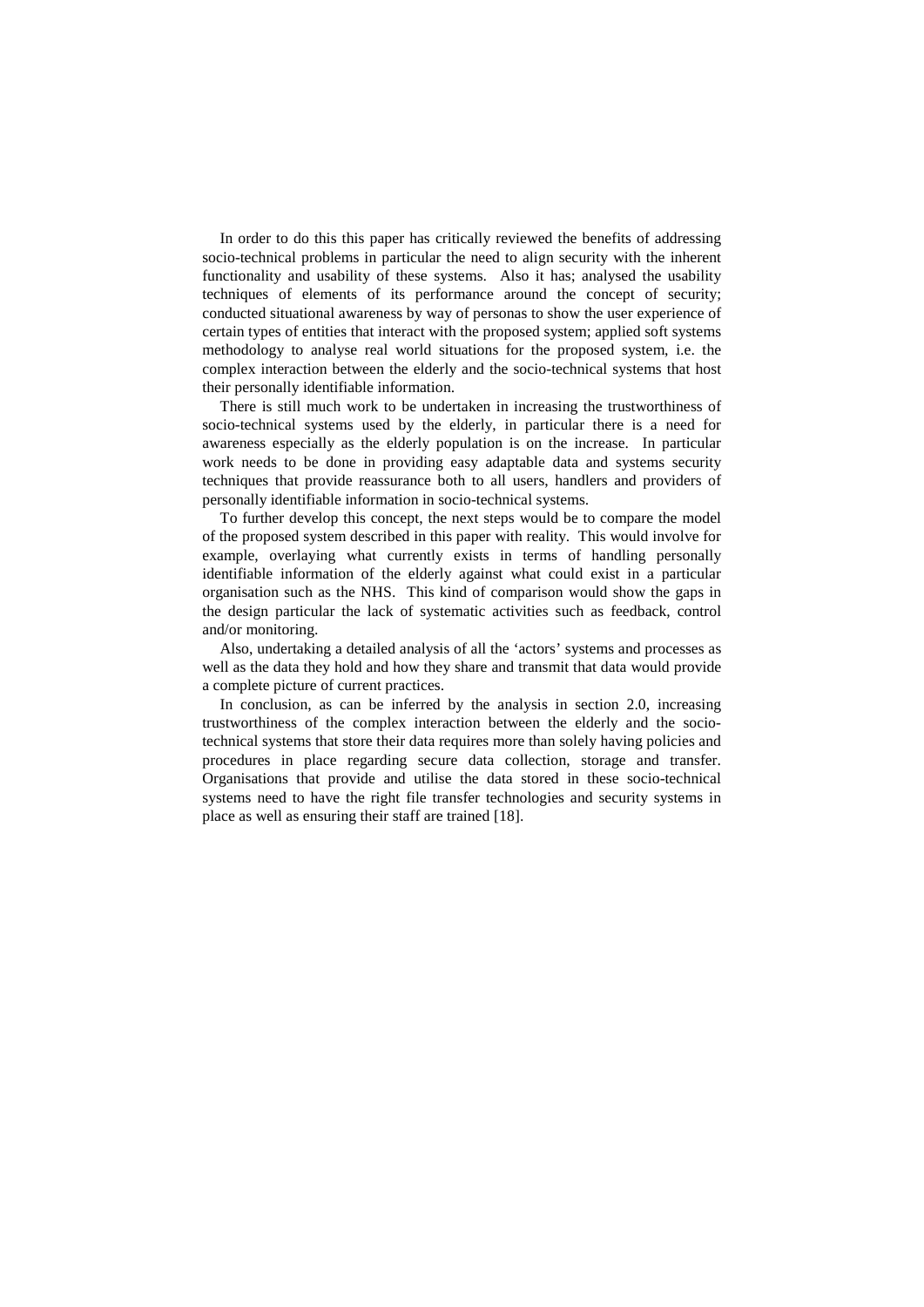#### **References**

- 1. Andreas Holzinger, Kizito Ssamula Mukasa, and Alexander K Nischelwitzer, "Human-Computer Interaction and Usability for Elderly," , Berlin, 2008, pp. 18-21.
- 2. Alan F Newell, "HCI and older people," , Leeds, 2005, pp. 29 -30.
- 3. Mirja Kalviainen, "Elderly as content providers in their everyday life supporting services," , Helsinki, 2012.
- 4. Sri Kurniawan and Panayiotis Zaphiris, "7th International ACM SIGACCESS conference on Computers and accessibility," , Newyork, 2005. [Online]. http://makinggood.ac.nz/media/1262/kurniawanzaphiris\_-2005\_research-derived-webdesign-guidelines-for-older-p.pdf

Ivan Flechais, Jens Riegelsberger, and M Angela Sasse, "Divide and Conquer: The Role of Trust and Assurance in the Design of Secure Socio-technical Systems," , 2005, pp. 33-41.

- 5. Stefan Carmien et al., "Socio-Technical Environments Supporting people with cognitive disabilities using public transporation," Transactions on Computer-Human Interaction, vol. 12, no. 2, pp. 233-262, 2005.
- 6. PWC, "2015 Information Security Breaches Survey," London, 2015.
- 7. John Benamati and Mark Serva, "Trust and Distrust in Online Banking," Information technology for development, vol. 13, no. 2, pp. 161-175, 2007.
- 8. Legislation.gov.uk, "Data Protection Act 1998," London, 1998.
- 9. Sabah Al-Fedaghi, "A Conceptual Foundation for Data Loss Prevention," International Journal of Digital Content Technology and its Applications, vol. 5, no. 3, 2011.
- 10. Jiangang Shu, Xingming Sun, Lu Zhou, and Jin Wang, "Efficient Keyword Search Scheme in Encrypted Cloud Computing Encironment," International Journal of Grid Distribution Computing, vol. 7, no. 5, pp. 65-76, 2014.
- 11. Ult T Mattsson, "Database Encryption How to balance security with performance," 2004.
- 12. Sapna Saxena and Bhanu Kapoor, "State of the Art Parallel for RSA Public Key Based Cryptsystem," International Journal on Computational Sciences & Applications , vol. 5, no. 1, pp. 81 - 88, 2015.
- 13. Raju Halder, Shantanu Pal, and Agostino Cortesi, "Watermarking Techniques for Relational Databases: Survey, Classification and Comparison," Journal of Universal Computer Science, vol. 16, no. 21, pp. 3164-3190, 2010.
- 14. M Hicks, Probliem solving in business and management. london: Chapman and Hall, 1991.
- 15. Peter Checkland and Jim Scholes, Soft Systems Methodology in Action. Guildford: Biddles Ltd, 1991.
- 16. Peter Checkland and Jim Scholes, Soft Systems Methodology in Action, A 30 year retrospective. Chichester: John Wiley & Sons, 1999.
- 17. Maryati Mohd Yusof, Anastasia Papazafeiropoulou, Ray Paul, and Lampros Stergioulas, "Investigating evaluation frameworks for health informaton systems," International Journal of Medical Informatics , vol. 77, pp. 377-385, 2008.
- 18. Peter Checkland, Systems Thinking, Systems Practice. Avon: The Bath Press, 1988.
- 19. Gerry Bennett and Paul W Kingston, Elder Abuse, Concepts, theories and interventions.: Springer, 2013.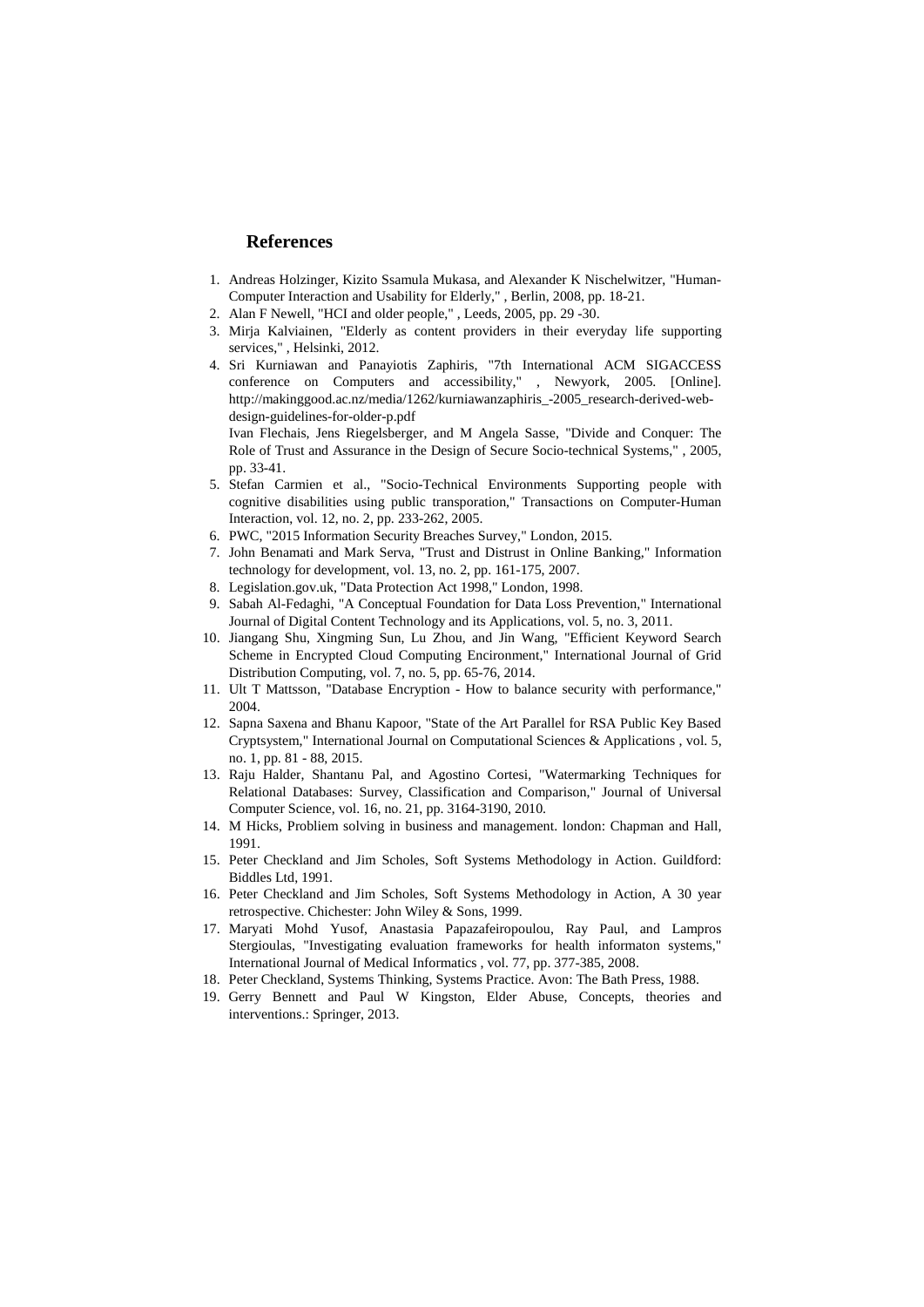#### **APPENDICES**

#### **Appendix A – Typical Elderly Person Persona**

Muriel is seventy-nine years old and has enjoyed a lengthy, healthy retirement having worked as a secretary for twenty five years. She was married to her husband, William, for fifty years prior to his death last year. They raised two children in the home where they lived since they were married. With the help of a cleaner, gardener and weekly visits from her children, she was able to take care of herself and her home.

Muriel became less able to look after herself in her own home with her declining mobility due to hip problems and a recent fall that saw her admitted to hospital for two days. Her children became more concerned about her ability to self-manage her health. Cognitively, Muriel is not appearing to have any serious issues apart from poor memory.

Muriel is a member of her local library and enjoys visits there especially for community events. She has a small group of friends who she meets at the local village hall once a week for tea, she also keeps in touch with them via a socialmedia account which her son helped her set up on her laptop. Muriel has a good private pension so she regularly donates to various charities that are close to her heart.

Muriel needs to see her doctor every month to help manage her diabetes and high blood pressure. When not visiting her doctor, her prescriptions are sent directly to the pharmacist electronically and who prepare them for her and a family member or carer will collect these for her usually. Muriels children and her doctor recommended and encouraged Muriel to have daily care and as a result of speaking with social services a private care agency was employed. The care agency sends a carer to Muriels home every morning and evening to assist her with food preparation and administering her medication. Muriel has also been given emergency pendant to wear around her neck in case she suffers a fall while on her own.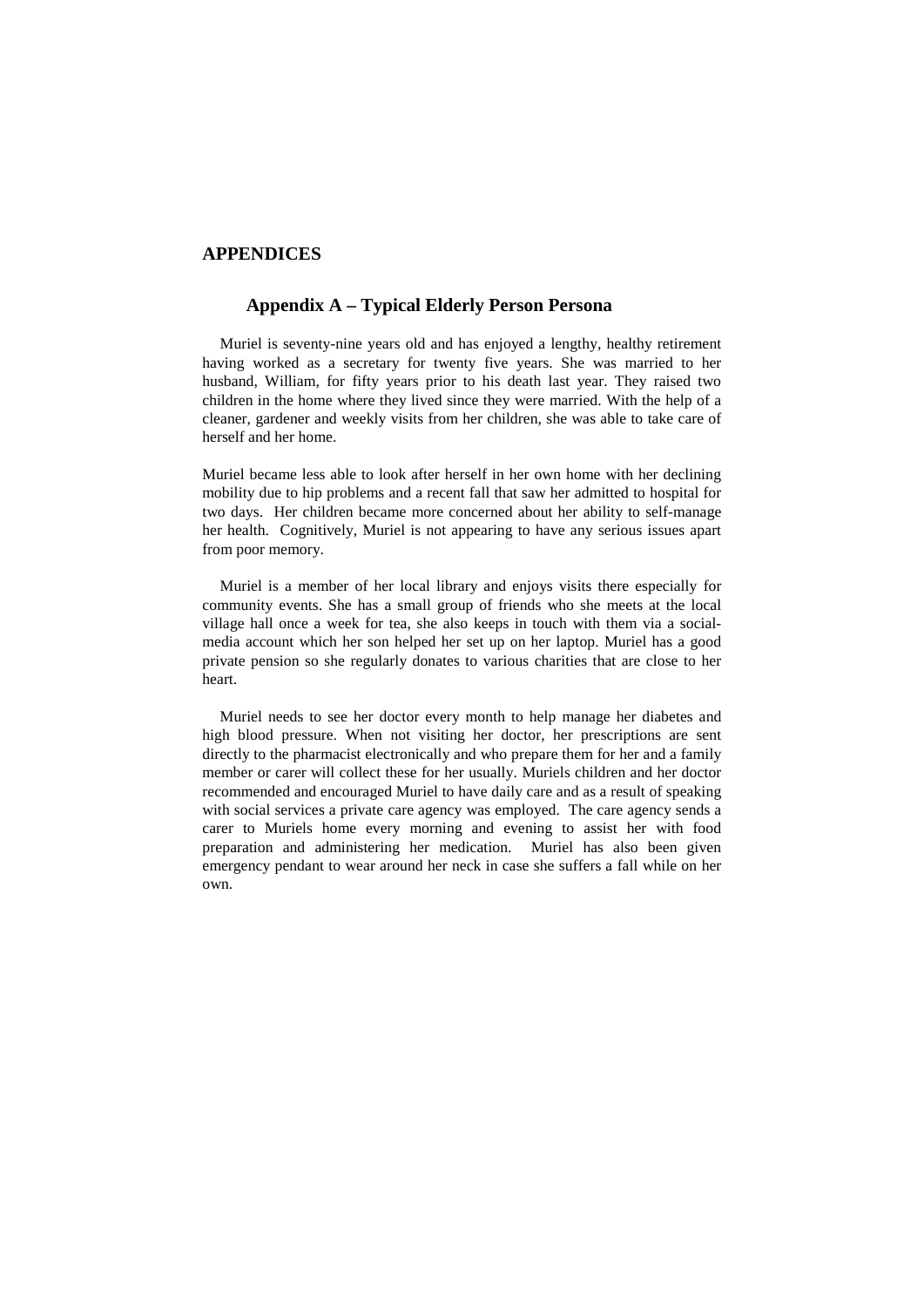### **Appendix B - Persona of a person working within a trusted organisation**

Chris a General Practitioner for the NHS, he accesses his patients' data as and when they come into the surgery. Also, he refers patients to other healthcare services and providers both in the NHS and privately. In doing so Chris must share certain personally identifiable information.

Information that Chris has immediate access to on his system are:

- Patients age, contact details and next of kin
- Details of appointments, clinic visits etc.
- Records about health, illness, treatment and care
- Results of investigations, like laboratory tests, x-rays, etc.
- Information from other health professionals

The surgery Chris works for sends details of patients repeat prescriptions directly to the local pharmacy so drugs can be dispensed with no requirement for the patient to visit the surgery each time.

Chris often refers his patients to other areas of the healthcare system, such as physiotherapists, social workers, laboratories, hospitals and care workers, and in doing so shares much of their personally identifiable information. These other services and health care providers will also feed information back to Chris' surgery about the care and treatment they have given the patient.

The information held on Chris' system is also collected and used by the NHS to help plan and improve health care services generally.

Chris colleagues often send Chris information regarding patients who they are in the process of diagnosing, this is done in a secure manner with only limited patient data included.

Occasionally Chris works with researchers and connects patients who might be suited to working with them to assist in the advancement of medical treatments. This is only done with the patients' prior permission.